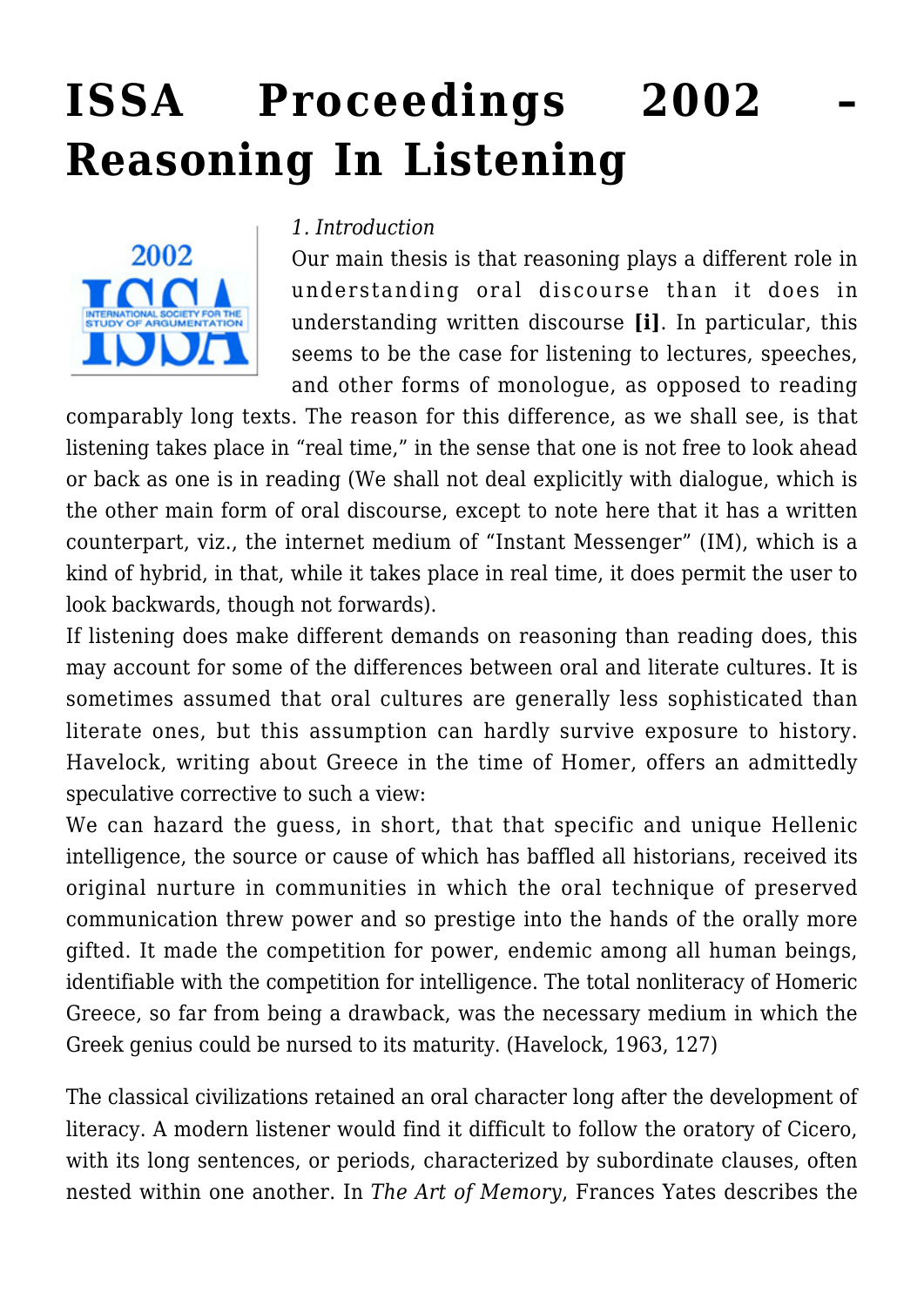elaborate methods employed by ancient orators to commit their speeches to memory. But it is unlikely, to say the least, that the short-term memory of ancient listeners was more capacious than our own. Cognitive scientists have found severe and apparently universal limits on short-term memory. Consequently, if ancient listeners were more proficient at processing complex oral communications, it is probably because they employed different strategies than we are accustomed to. When Mark Twain made fun of Germans waiting with rapt attention for the verb at the end of a sentence, he was, of course, exaggerating for comic effect. But apprehending the ornate periods of a Cicero in real time must have involved the sort of suspense Twain describes.

Literacy expanded in stages. Readers of the *Confessions* will recall the surprise of Augustine and his companions at St Ambrose's uncanny ability to read silently. It seems likely that the advance of literacy resulted in a certain atrophy of the strong listening ability manifested by ancient audiences. By way of compensation, it permitted a deeper level of understanding than listening made possible. Avicenna reported having read Aristotle forty times before he began to understand him, and then only with the aid of a book by Alfarabi. Snow, Burns, and Griffin (1998, 64) cite empirical studies indicating that reading comprehension exceeds listening comprehension for college-age students but not for younger students. They propose to demarcate the boundary between mature and immature listening "when the advantage of listening over written comprehension disappears, in seventh or eighth grade." It is extremely hard to follow an intricate argument or proof presented orally without visual aids. We believe that this is chiefly owing to the difficulty of recalling individual propositions, let alone sentences from hearing them. One of our central claims is that a successful listener discards sentences and propositions once they have played their role in updating an internal model of the subject matter of a discourse

## *2. Basic Differences Between Listening and Reading*

Listening and reading are of course both acts of decoding messages to extract their meaning. They thus involve many of the same underlying abilities. Consequently, many of the kinds of questions we would ask to determine if someone is a good listener or a good reader will be the same. For example, we would want to know whether the listener or reader grasped the discourse's main point. In the case of discourse with intellectually demanding material, we would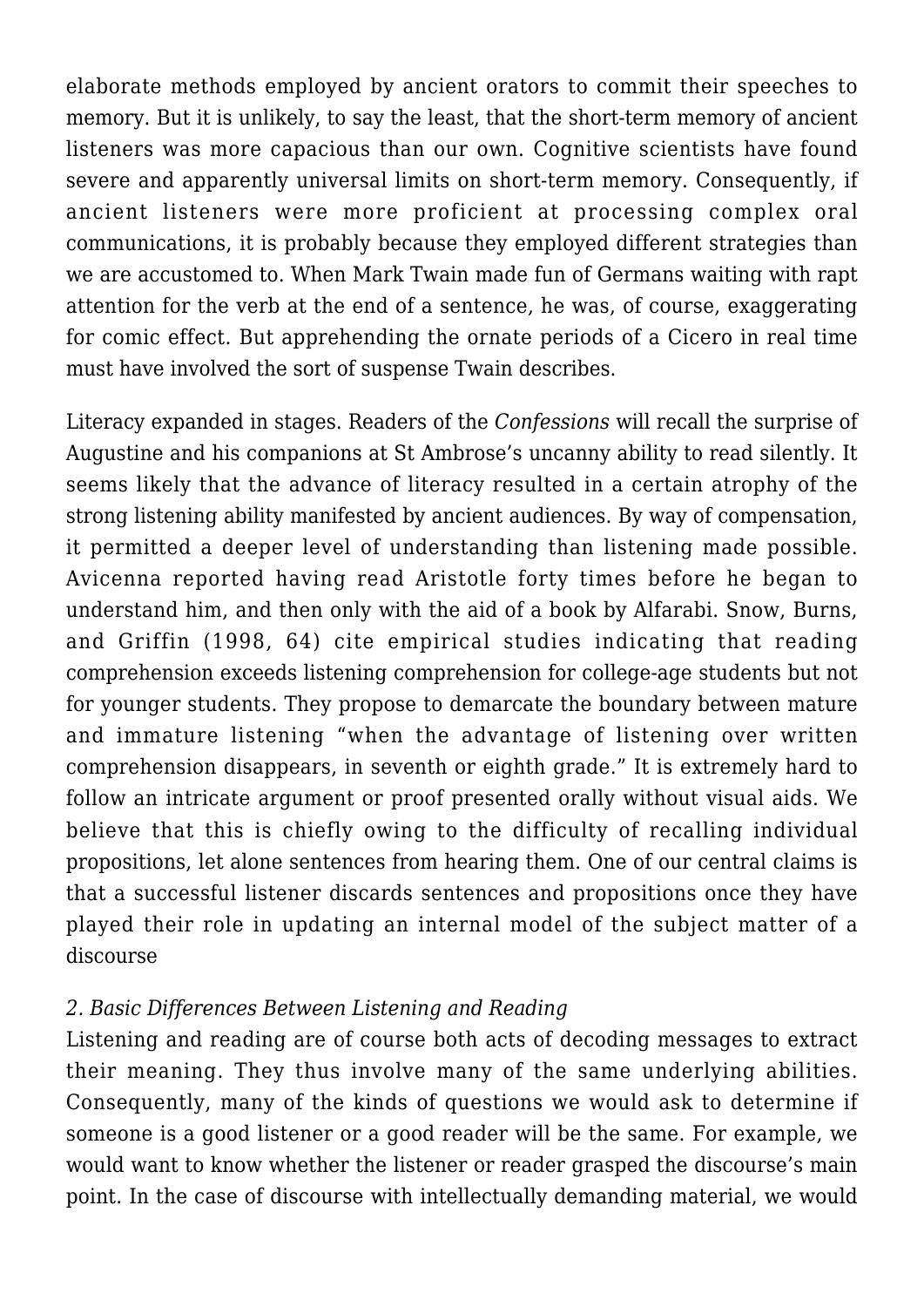want to know whether the listener or reader was able to follow an extended argument.

But apart from the obvious difference in sense modality, the most fundamental difference between listening and reading would seem to be their relation to time. It is what chiefly accounts for the fact, widely acknowledged in the literature (e.g., Bostrom, 1984 or Richards, 1983), that they place very different demands upon memory. Listening takes place in 'real time' in the sense that the listener is not free to look ahead or back the way a reader is. It is a commonplace that reading is not always a very linear task. Listening also places a higher premium on the ability to anticipate. Both reading and listening involve reasoning in that they involve the framing of hypotheses about the direction in which the discourse is headed, the construction of a kind of theory of the discourse. But since a reader can skip ahead to see if his or her hypothesis is correct, and can also look back to see both where a disconfirmed hypothesis went wrong and how to replace it with a better one, the reader's stake in getting it right the first time is not as great as that of the listener, who runs the risk of getting hopelessly lost. Suppose that, in a book on vector spaces, we read the following:

Let W be a subspace of vector space V. We show that every basis for W is a subset of some basis for V. (Adapted from Geroch, 1985, 56.)

(Familiarity with vector spaces is not required, or perhaps even desirable, for understanding this example. You can treat the unfamiliar terms as dummy variables.)

We may immediately feel uneasy because of the potential quantifier ambiguity. Is the author offering to prove that there is some basis X for V such that every basis for W is a subset of X, or only that for every basis Y for W there is some basis or other for V of which Y is a subset? Assailed by this doubt we will probably scan the proof to see which of these propositions it establishes, if either. Then we will go back and read the proof from the beginning, secure in our knowledge of what it is about. Contrast this with the case in which the sentence appears in a lecture. We may be able to ask the speaker for clarification, but in some formal lectures this is not permitted. Then our best strategy may be to hold both meanings in suspension until the ambiguity is resolved. The greater demands placed by listening not only upon memory but on active hypothesis formation account for some of the typical differences between written and spoken discourse, for example, between a paper read aloud and a good lecture. The lecture has to incorporate both redundancy and explicit signposts of the direction in which the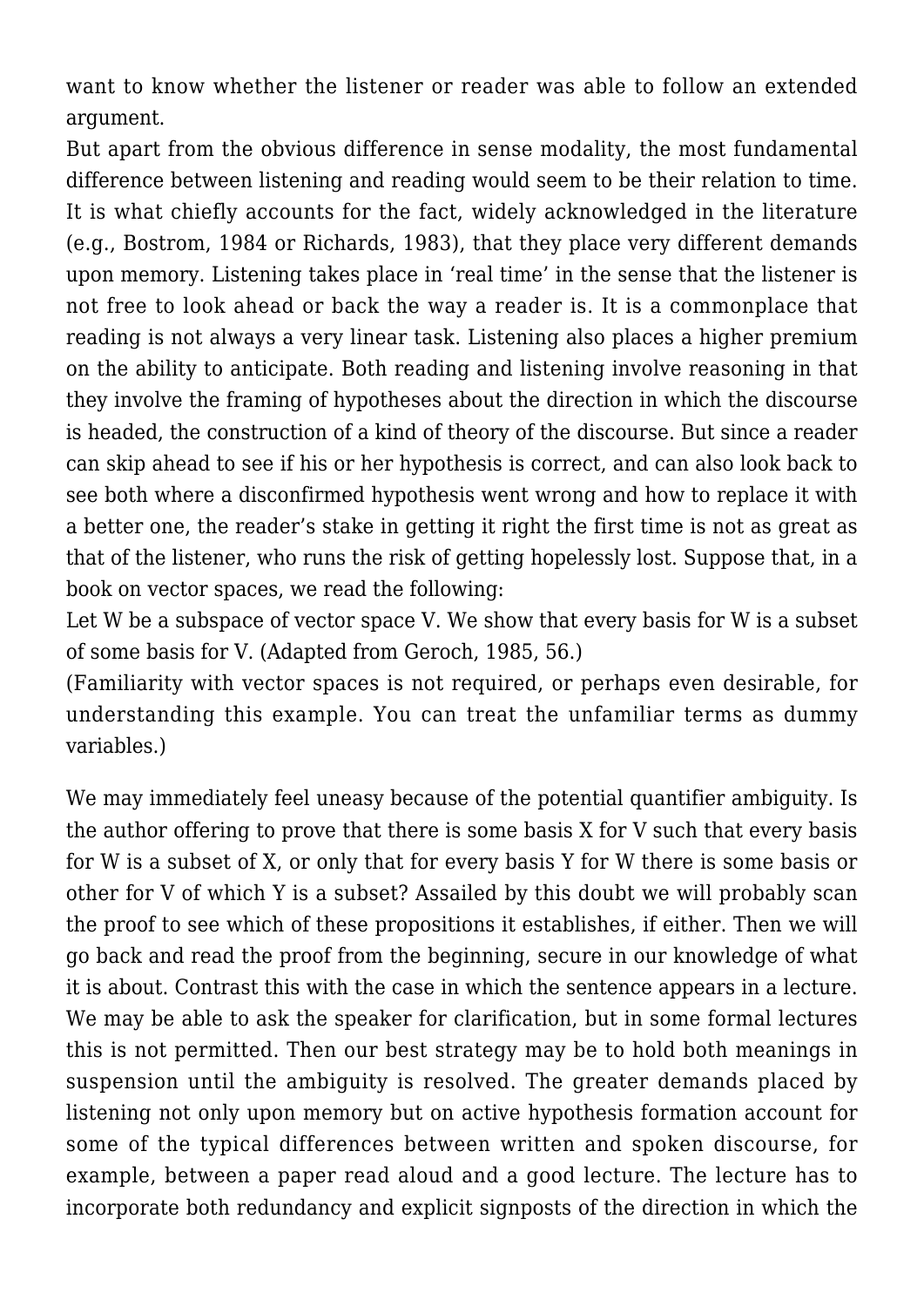talk is going.

It is no doubt in large part because of the above differences that oral language itself is different from written language. For one thing, it is usually syntactically simpler. In particular, it has often been pointed out (for example, by Richards, 1983) that the basic unit of oral speech is the clause, rather than the sentence, with the listener being left to *infer* connections that would be made explicit in written prose. Colloquialisms are tolerated and such devices as contractions are actually preferred. Even incomplete sentences are common. Rubin and Rafoth (1984, 17, cited in Rhodes, Watson, and Barker, 1990, 72) go so far as to deny that the medium of delivery is what is essential: "oral language is not defined by the channel in which a message happens to be transmitted, but rather by specific syntactic and text-level features and by its power to evoke a sense of situation." Written language, by contrast, is not designed to be processed aurally, as anyone can testify who has tried to follow a paper read aloud.

### *3. Mental Models*

Cognitive psychologists have discovered that verbatim memory of a sentence typically persists only for a few seconds, in what is called short-term memory (Witkin, 1990, esp. 13-14). Once its meaning has been apprehended the sentence is discarded like a booster rocket. When you are asked about the contents of a passage or talk some time after reading or hearing it, your sentences rarely stand in a one-one correspondence to those of the original. Instead, you rely on an internal representation of the content. This representation is constructed incrementally as the discourse unfolds.

For consider that short-term memory has limited capacity. In a famous paper, Miller (1956) summarized a body of research that showed that it can hold only about seven items at a time, though this limitation can be overcome to some extent by "chunking," that is, encoding several items into a single item that can later be decoded. Acronyms are simple examples of such chunking. The limitations of short-term memory also apply to mental activities that depend upon it, such as inference, which typically requires mentally juggling several items at once. Hence, another term for short-term memory is 'working memory', which is intended to suggest that it is the scratchpad, as it were, on which conscious work is carried out.

Because short-term or working memory holds what is needed for a current task, most people do not even think of it as memory. What most people call 'memory' is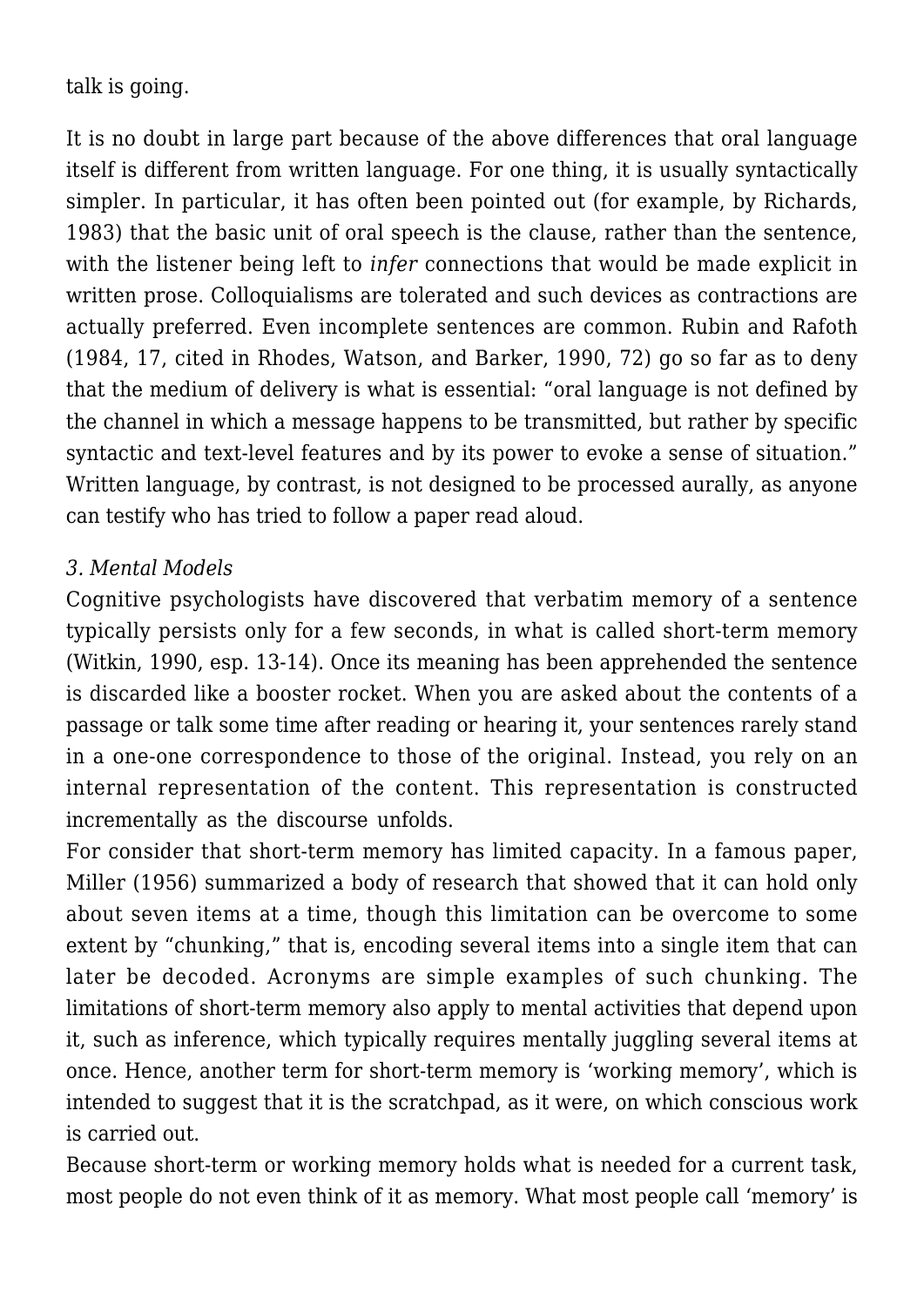really long-term memory (Bostrom, 1990, 6). Information undergoes a transformation before being stored in long-term memory. Barring conscious memorization, which usually involves extensive repetition, we do not typically recall the exact words in which information comes to us. "Permanent, or longterm memory works with meaning, not with form. The propositional meaning of sentences is retained, not the actual words or grammatical devices that were used to express it" (Richards, 1983, 221). There is usually a time lag of 60 seconds or more between the presentation of a stimulus and the activation of long-term memory, which may depend on rehearsal in the meantime, and "entry into longterm memory may be dependent on both rehearsal and organizational schemes" (Bostrom, 1990, 6).

Yet the world itself is not a set of propositions; it can be more accurately regarded as a system of objects having various properties and standing in various relations to each other. For example, in the sentences 'Venus is the second planet from the sun', 'Venus is approximately the same size as the earth', and 'Venus is covered with dense clouds' the name 'Venus' occurs three times as subject, each time with a different predicate. In most theories, a similar subject-predicate structure can be defined for the corresponding propositions, even though these propositions are not themselves linguistic objects. But in the solar system Venus 'occurs' only once, replete with all its properties and its nexus of relations to other heavenly bodies. Johnson-Laird (1983) has argued that much of our knowledge is represented in the mind in a form that corresponds more closely to structures in the world itself than to the discursive propositions and sets of propositions we use to communicate that knowledge. He refers to such representations as "mental models":

Unlike a propositional representation, a mental model does not have an arbitrarily chosen syntactic structure, but one that plays a direct representational role since it is analogous to the structure of the corresponding state of affairs in the world – as we perceive or conceive it. However, the analogical structure of mental models can vary considerably. Models of quantified assertions may introduce only a minimal degree of analogical structure, such as the use of separate elements to stand for individuals. Alternatively, models of spatial layouts such as a maze may be two- or three-dimensional; they may be dynamic and represent a sequence of events; they may take on an even higher number of dimensions in the case of certain gifted individuals. One advantage of their dimensional structure is that they can be constructed, and manipulated, in ways that can be controlled by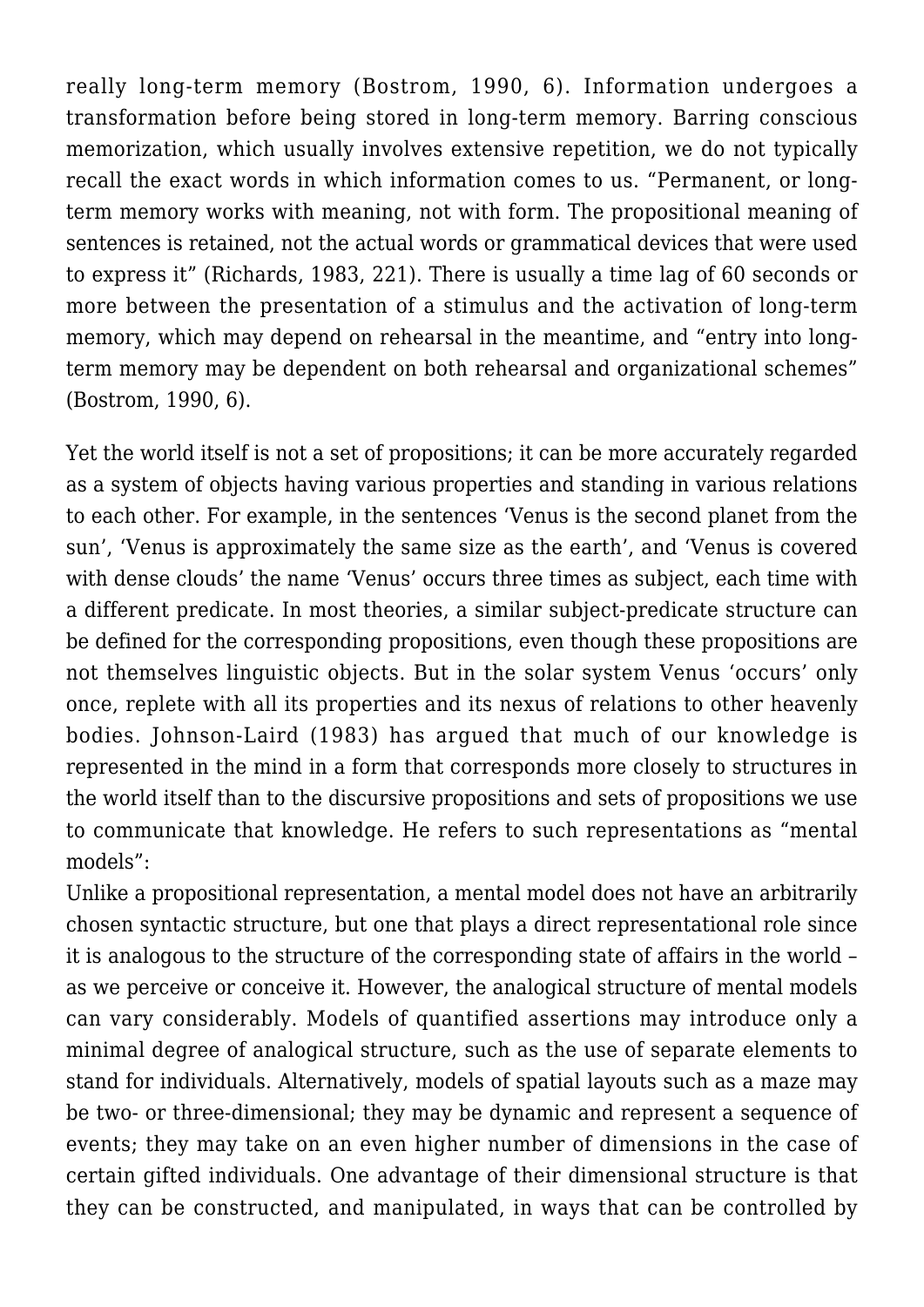dimensional variables. But a propositional representation, as Simon (1972) pointed out, can be scanned in only those directions that have been encoded in the representation. Simon also drew attention to the fact that people who know perfectly how to play noughts-and-crosses (tic-tac-toe) are unable to transfer their tactical skill to number scrabble, a game that is isomorphic to noughts-andcrosses. Just as they can scan an external noughts-and crosses array, so they can scan its internal representation, but that process is irrelevant to the game of number scrabble (156-157).

The main thrust of Johnson-Laird's work concerns *inference*. He provides a substantial body of argument and empirical evidence that even simple syllogistic inferences proceed by manipulating mental models rather than by combining propositions by means of rules of inference, which is more abstract. Johnson-Laird is not committed to the claim that mental models constitute an irreducible level of representation. On the contrary, he acknowledges the possibility that, just as higher-level languages in a computer are ultimately realized as strings of 0's and 1's in machine code, so all mental representations, including mental models, may be realized in a mental 'machine code', which may, for all we know, consist of finite strings of symbols (155). His point is just that at some level we manipulate mental models and their contents as such.

Johnson-Laird gives an example from a Sherlock Holmes story (158-160) to show how a certain kind of question about a passage can be answered only by constructing a mental model, and not by employing a purely propositional representation of the content. In the story, Holmes and Watson break into the house of a blackmailer. Their progress through the house is described in some detail. The question is whether they proceeded from right to left or from left to right. The passage does not say explicitly. If one makes a mental model of the house as one reads the passage, especially with the question in mind, one can answer the question fairly easily, though it would take many steps to derive it logically.

It seems a promising hypothesis that both reading and listening comprehension rely on mental models. Evidence is provided by the fact that we do not typically recall the exact propositions making up a passage or talk, but we can often reconstruct the content. It is plausible that good readers and listeners are ones who constantly update their mental models of the content by integrating new propositional information into them. But listening would seem to be more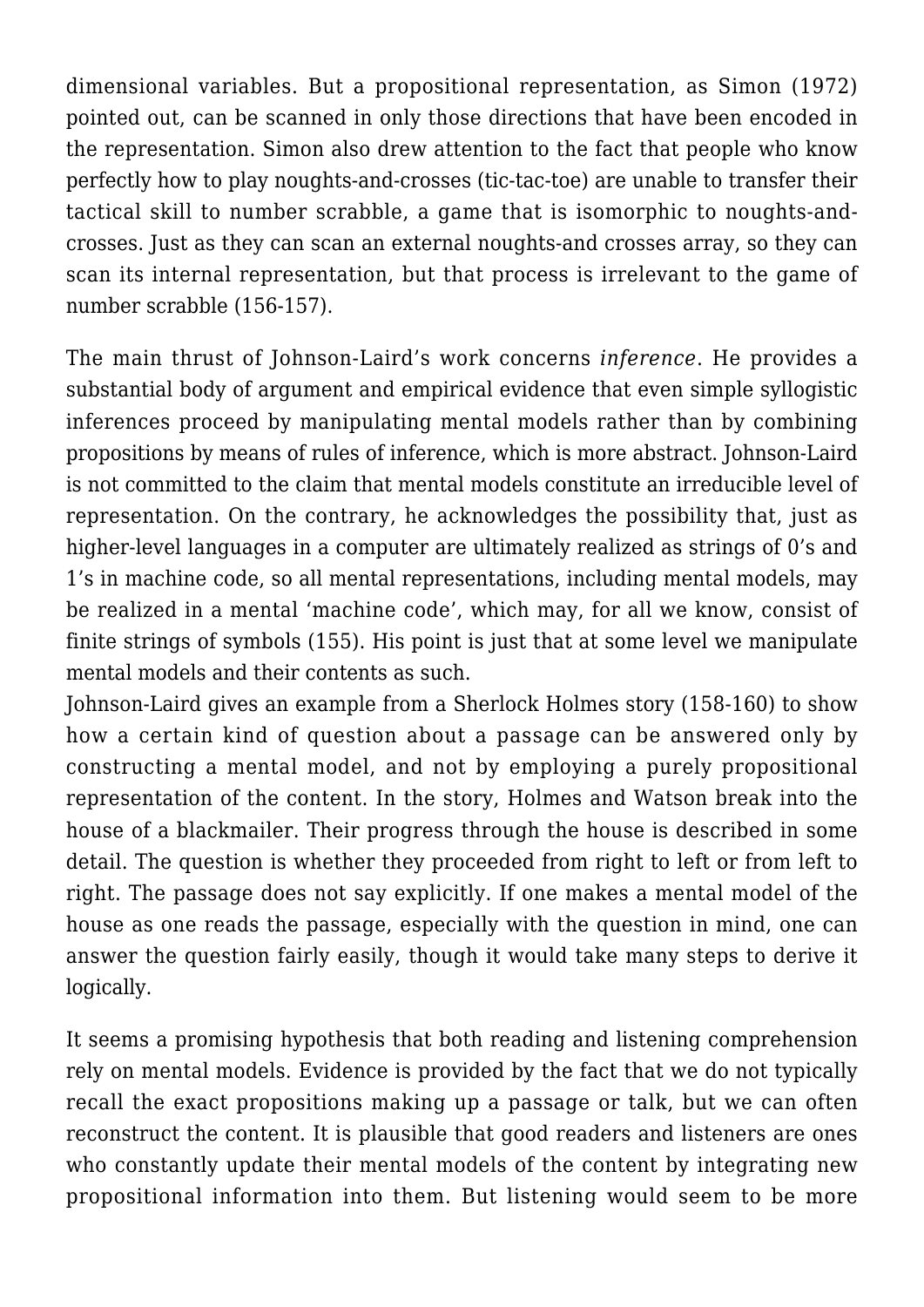dependent on such models than reading, because a listener, unlike a reader, cannot look back to recover the exact propositional content of the stimulus.

The listener also seems to have a greater need for coping strategies, for example, in cases of indeterminacy, where the discourse allows too many possible models, and of inconsistency, where there is no possible model. There are two approaches to indeterminacy. One is to represent an indeterminate object by a set of completely determinate ones; the other is to embrace partiality. The former approach is adopted by possible worlds semantics in its identification of propositions with sets of possible worlds, the latter by situation theory, which is basically a theory of partial worlds. Which of these strategies we actually employ on a given occasion is to some extent a topic for empirical research. But it seems unlikely that we are able to entertain complete mental models of any but the simplest states of affairs, so that much of the time our models must of necessity be incomplete. And it also seems unlikely on the face of it that we can entertain more than a couple of models, however simple, at the same time. Inconsistency comes in two strengths. The weaker occurs when we have opted for a particular model which is ruled out by the subsequent direction taken by the discourse. In that case, we may have to replace it with a model, if one is available, that is compatible with the new information (Follesdal discusses cases like this in connection with Husserl, saying that in this case what Husserl calls the "noema" explodes and is replaced with another one). The stronger kind of inconsistency occurs when the discourse is actually self-contradictory. In this case, of course, it has no model. But if the contradiction is not central we will not be prevented from forming a partial model of the discourse. For example, the author may carelessly attribute two different eye colors to a character without seriously impairing the integrity of the narration.

#### *4. Pragmatics*

The assumption that every sentence expresses a determinate proposition is of course an oversimplification (e.g., Perry, 1977). The same sentence can express different propositions in different contexts of use. This is because sentences often contain so-called 'indexical' elements, such as pronouns and tense. The study of such contextual aspects of language is called 'pragmatics'. The scope of pragmatics is rather broad, since it encompasses all the facts surrounding an utterance, including the speaker and addressees. Pragmatics is generally taken to include speech act theory, which concerns itself with the so-called 'illocutionary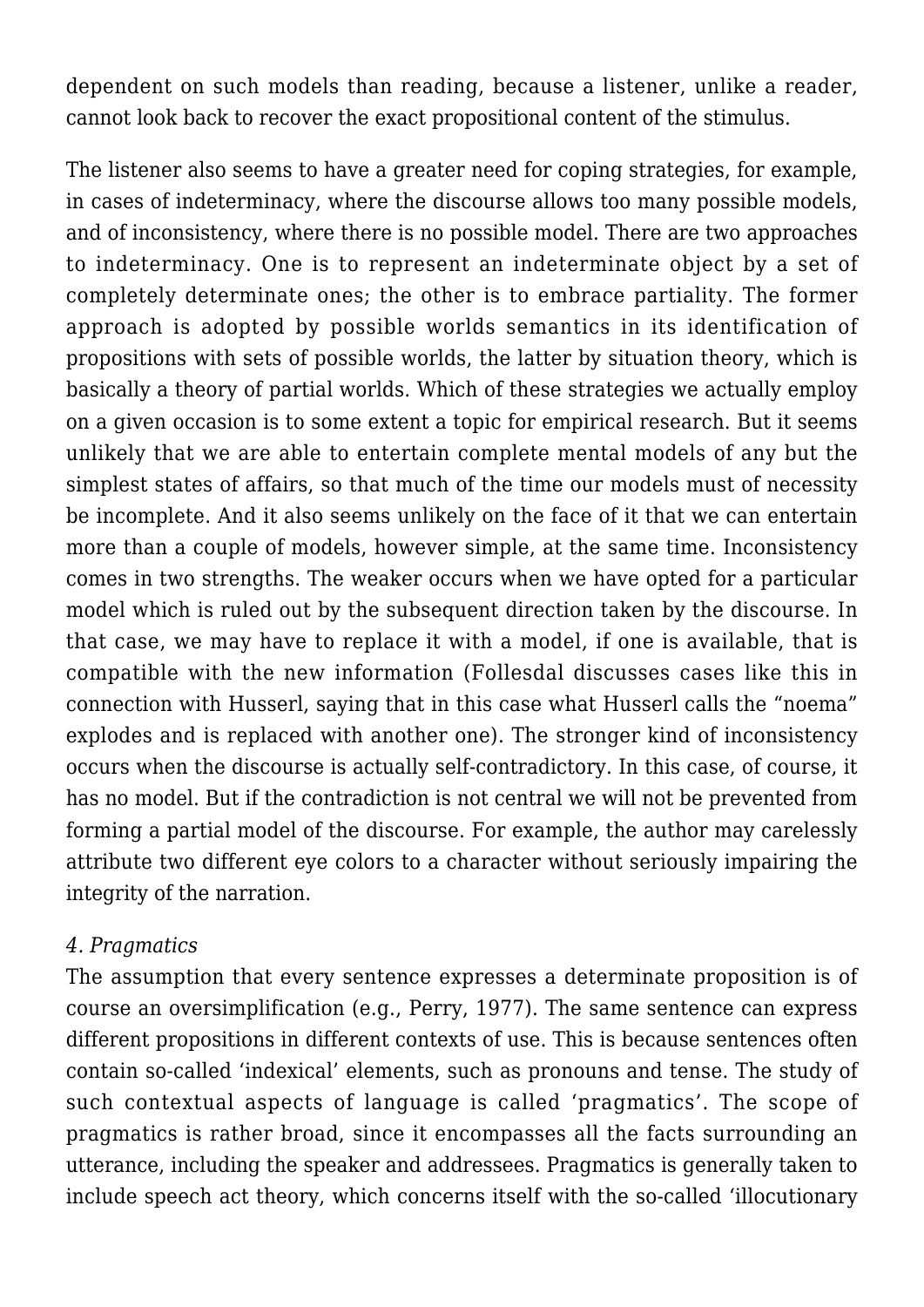force' of utterances, namely, the kinds of acts utterances are used to perform (Searle, 1969). Most or all languages grammatically mark the distinction between declaratives, interrogatives, and imperatives. But this distinction corresponds only somewhat loosely to illocutionary force. For example, the sentence 'Could you pass the salt?', which is grammatically a yes-or-no question, is more commonly used to make a request than to elicit information. Simply answering 'Yes' would be inappropriate. Moreover, the distinction between assertions, questions, and commands only scratches the surface. Stalnaker (1972, 178) gives an idea of the kinds of problems involved:

Assertions, commands, counterfactuals, claims, conjectures and refutations, requests, rebuttals, predictions, promises, pleas, speculations, explanations, insults, inferences, guesses, generalizations, answers, and lies are all kinds of linguistic acts. The problem of analysis in each case is to find necessary and sufficient conditions for the successful (or in some cases normal) performance of the act. The problem is a pragmatic one since these necessary and sufficient conditions will ordinarily involve the presence or absence of various properties of the context in which the act is performed, for example, the intentions of the speaker, the knowledge, beliefs, expectations, or interests of the speaker and his audience, other speech acts that have been performed in the same context, the time of utterance, the effects of the utterance, the truth-value of the proposition expressed, the semantic relations between the proposition expressed and some others involved in some way.

Pragmatic concerns loom much larger in standard or paradigmatic listening situations than they do in paradigmatic reading situations. This is true because in the standard listening situation, the speaker and audience are in the same place at the same time; the speaker can thus exploit this shared context in ways that a writer cannot. In understanding oral discourse then, the task for the listener is to use this shared context or (following Barwise and Perry, 1983) "discourse situation" to determine the types of speech acts and the interpretations of indexical elements of the discourse. For example, consider a speaker who in a talk uses the word 'here' in its nondemonstrative sense. It is commonly accepted that the meaning of this word, as for any indexical, consists of a rule that specifies the referent for any utterance of it: it refers to the place of its utterance (e.g., Kaplan, 1989; Plumer, 1993). The reasoning task for the listener is the simple one of using Universal Instatiation in applying the rule to determine the referent. In contrast, a writer typically refers to places by using proper names, descriptions, or some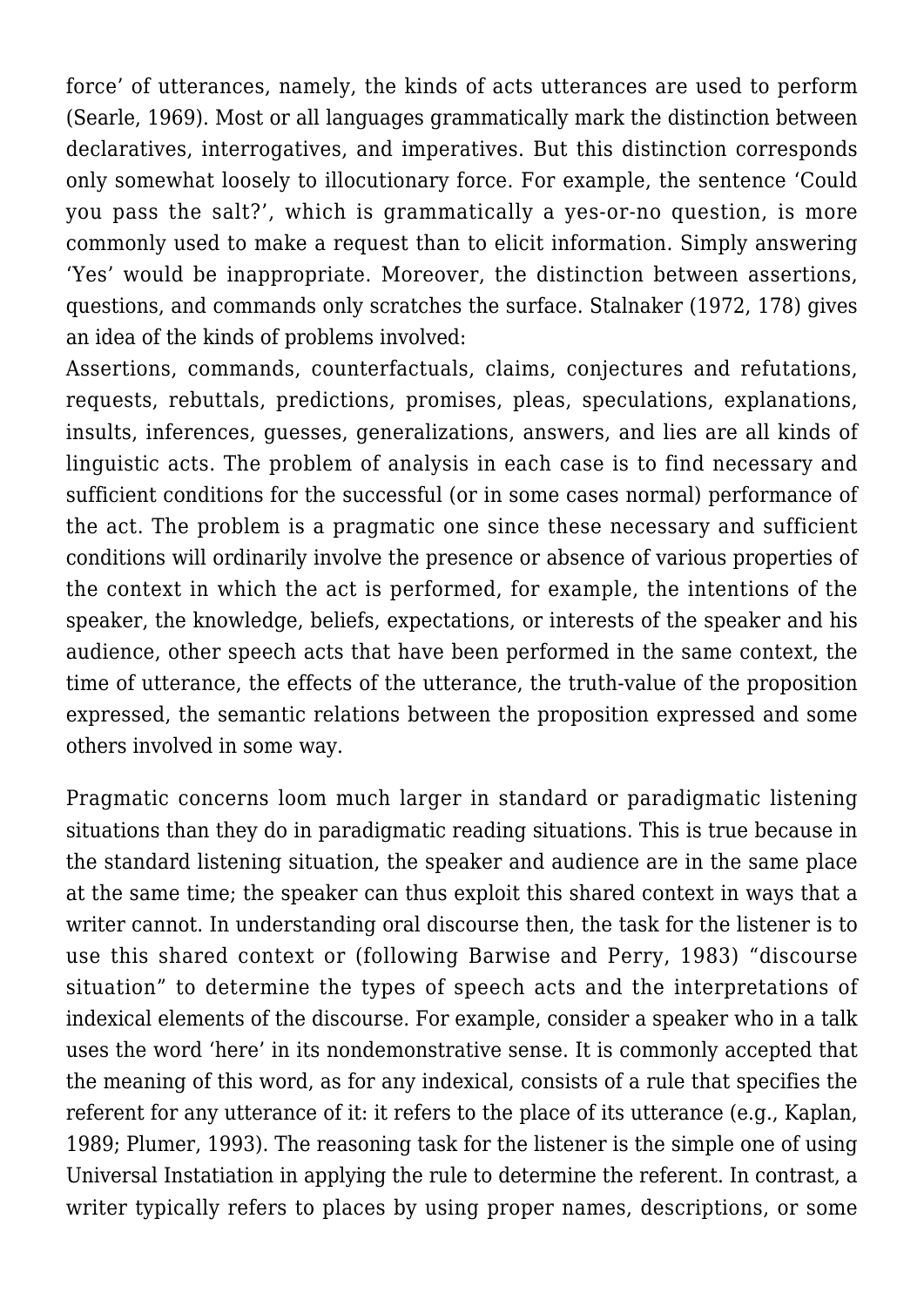spatial coordinate system. And if, say, the author of a travelogue uses an indexical such as 'here', the referent will have been previously established by one or more of these means.

The logic of indexicals includes certain straightforward validities such as the sentence 'I am here now' (which may be regarded as analytically true): every possible utterance of the sentence is true, unlike for the sentence formed by replacing 'I' with any proper name or definite description (in which no indexical is used) (cf. Kaplan, 596; Plumer, 203). But the logic also includes some rather complex reference-fixing rules. Consider this proposed statement of the rule for 'here' in its demonstrative sense (which is more or less equivalent to 'there'): an utterance of it refers by relating a place to the place that would have been referred to had 'here' in its nondemonstrative sense been uttered instead, where this relating is accomplished through an act of ostension or focusing of sensory attention carried out by the utterer (adapted from Plumer, 205). Nevertheless, there are some very unsophisticated or basic elements of this, viz., an act of ostension or focusing of sensory attention. To a large measure these define the meaning of any demonstrative, yet they are certainly something of which nonhuman animals are capable.

In a linguistic study it may be difficult, as Stalnaker puts it, "to find the necessary and sufficient conditions for the successful… performance of the act," but this does not mean that for the user of the language the rules are difficult to assimilate or apply. For example, with respect to the speech act of promising, Searle argues that one of the necessary conditions for "sincerely and nondefectively" performing it is "*It is not obvious to both S* [the speaker] *and H* [the hearer] *that S will do A* [the action] *in the normal course of events* " (1969, 57, 59). Given the right information, it may be easy to see whether this condition is instantiated in the particular case. Yet the information may unfold or be revealed in quite different ways in a listening as compared to a reading situation, as for example where S is a speaker giving a talk or a character in a novel, respectively. Typically, the latter is through description, but in a listening situation much information is implicit or inherent in the context as events occur, as in the case of a verbose speaker's promise to finish on time.

#### *5. Conclusions*

Both reading and listening involve the construction of a theory or model of the underlying discourse. They are thus far from passive, but involve active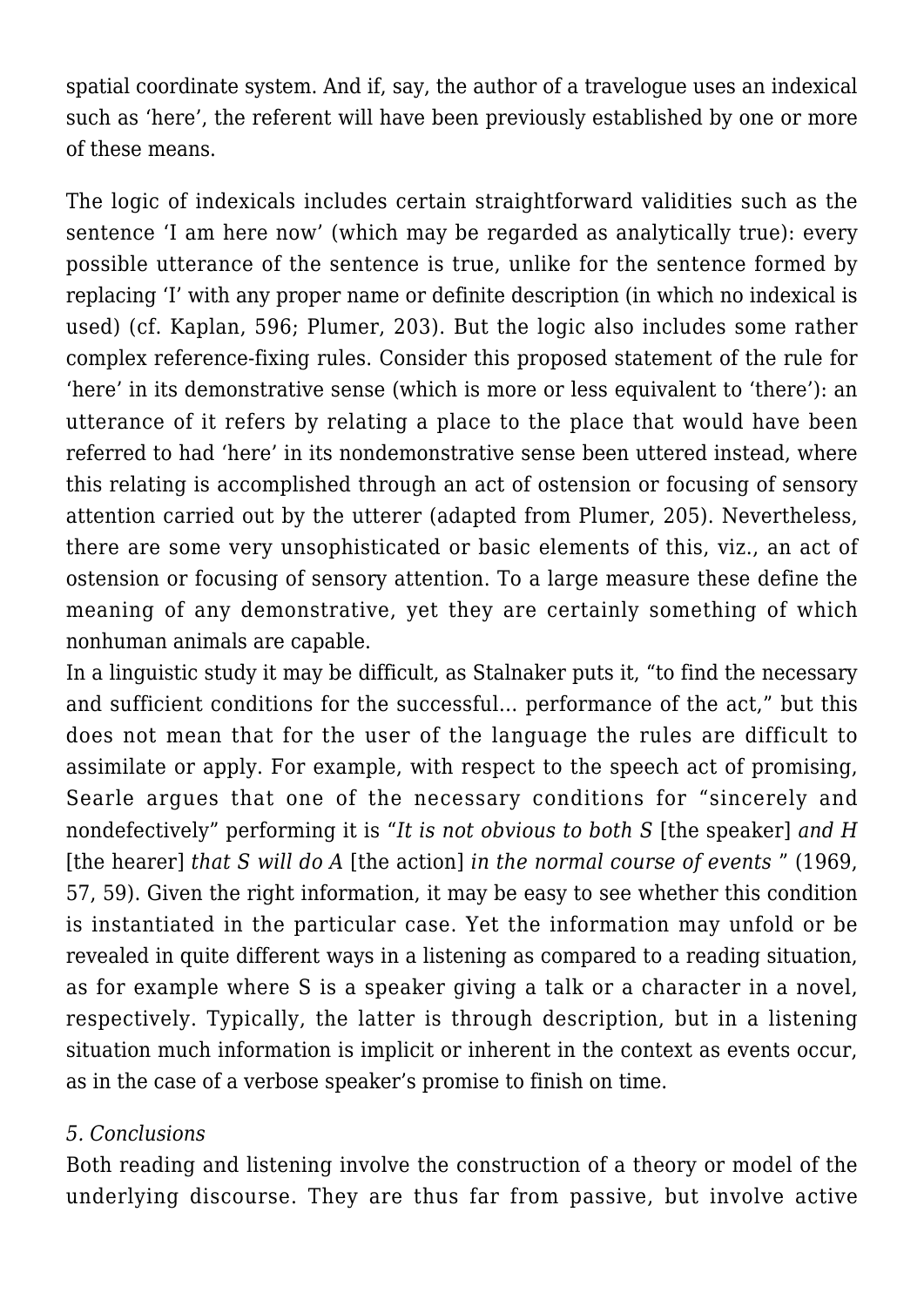reasoning, consisting notably in the forming and testing of hypotheses at every stage. But because listening takes place in real time, it places a greater premium on flexibility. Moreover, the reasoning that takes place in listening is likely to be more semantic in nature, consisting in the manipulation and updating of mental models, not in the combining of sentences or even propositions. Because even relatively formal listening is situated in a context, this context can typically be exploited to relieve some of the burden on mental representation. This, too, is a kind of reasoning, though apparently of a low level. It would thus appear that reasoning plays a greater role in basic listening *comprehension* than in basic reading comprehension. This is perhaps especially true of comprehension of discourse that is not itself a record of reasoning. But writing can record much more complex chains of reasoning than speech can, and the comprehension of such texts involves, as Brouwer pointed out, the recreation in the mind of the reader of the reasoning they record.

## NOTES

**[i]** We are grateful to Lori Davis for help with this paper.

## REFERENCES

Barwise, J. & Perry, J. (1983). *Situations and attitudes.* Cambridge, MA: MIT.

Bostrom, R.N. (1984). *Conceptual approaches to measuring listening behavior.* Typescript.

Bostrom, R.N. (1990). *Listening behavior: Measurement and applications*. New York: Guilford.

Geroch, R. (1985). *Mathematical physics.* Chicago: The University of Chicago Press.

Havelock, E.A. (1963) *Preface to Plato*. Cambridge, MA: Belknap.

Johnson-Laird, P.N. (1983). *Mental Models*. Cambridge, MA: Harvard.

Kaplan, D. (1989). Demonstratives: An essay on the semantics, logic, metaphysics, and epistemology of demonstratives and other indexicals. & Afterthoughts. In: J. Almog, J. Perry & H. Wettstein (Eds.), *Themes from Kaplan* (pp. 481-614). Oxford University Press.

Miller, G.A. (1956). The magical number seven, plus or minus two: some limits on our capacity for processing information. *Psychological review*, 63, 81-97.

Perry, J. (1977). Frege on demonstratives. *Philosophical review,* 86 (4), 474-497. Plumer, G. (1993). A here-now theory of indexicality. *Journal of philosophical research*, 18, 193-211.